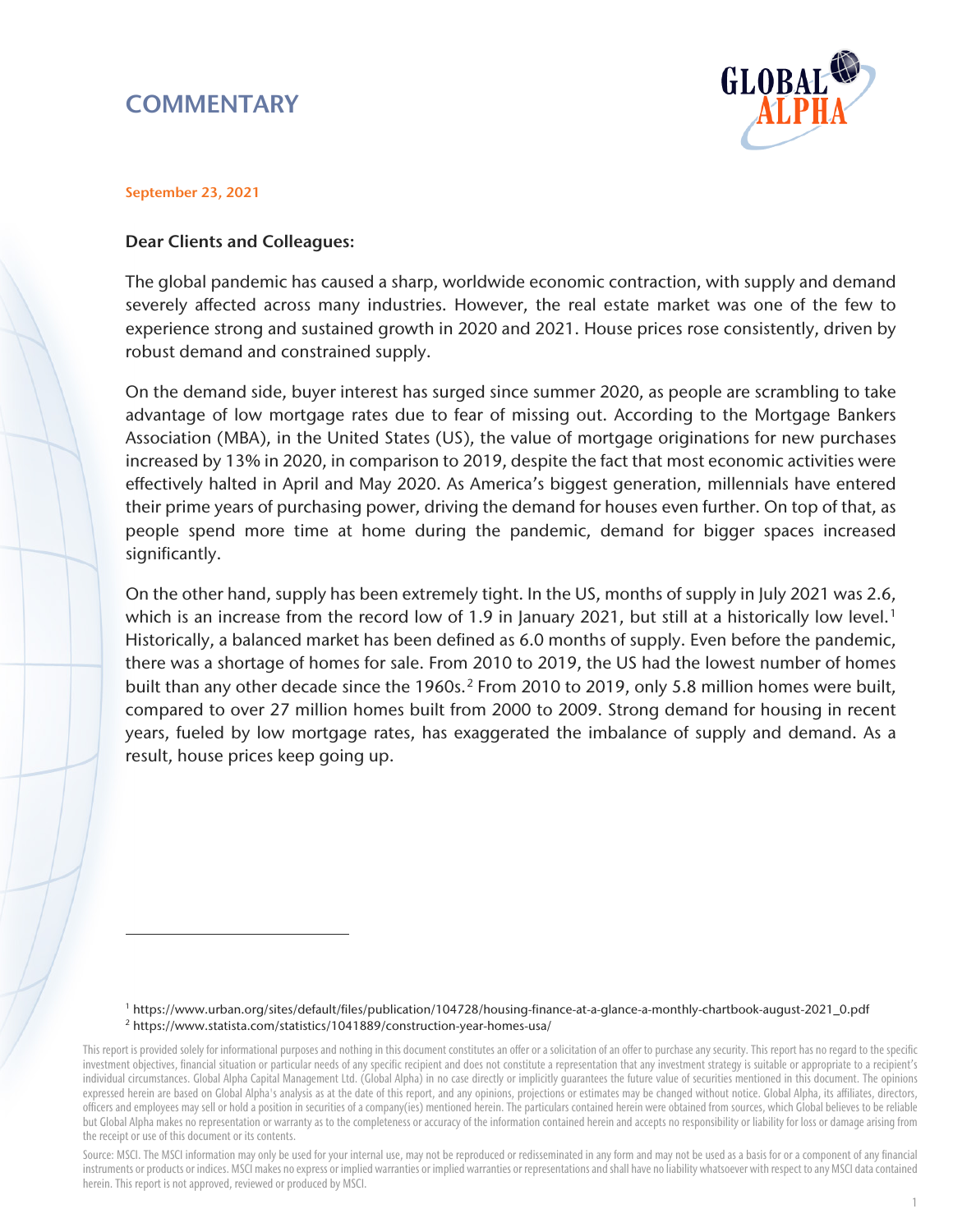## COMMENTARY CONT.





The strong residential market is not limited to the US. In the United Kingdom (UK), house prices have been increasing consistently since May 2020. In June 2021, the average house price was £266,000, up 13.2% year over year and 4.5% month over month. This is partially due to the stamp duty holiday introduced in July 2020 to help homebuyers and boost the UK property market during the pandemic. Even though the stamp duty holiday will gradually taper from July 2021, demand still outstrips supply, and prices are expected to stay on the upward trend. One of our holding companies, Savills (SVS LN), has been benefiting from this trend. Founded in 1855, Savills is one of the world's leading property service providers for both residential and commercial properties. They have a dominant position in many markets across the globe, with more than 600 offices across the Americas, Europe, Asia Pacific, Africa, and the Middle East. In the first six months of 2021, Savills hit record profits thanks to the hot UK housing market, with revenue in the country having increased by 40% year over year.

This housing boom has been positive news for homeowners; CoreLogic analysis shows homeowners with mortgages (roughly 62% of all properties) in the US have seen their equity increase by a total of \$1.9 trillion since the first quarter of 2020, an increase of 19.6% year over year.[3](#page-1-0) However, it has also reduced housing affordability, and shut a growing number of people out of the housing market. In

 $\overline{a}$ 

<sup>3</sup> <https://www.corelogic.com/intelligence/homeowner-equity-insights/>

<span id="page-1-1"></span><span id="page-1-0"></span>This report is provided solely for informational purposes and nothing in this document constitutes an offer or a solicitation of an offer to purchase any security. This report has no regard to the specific investment objectives, financial situation or particular needs of any specific recipient and does not constitute a representation that any investment strategy is suitable or appropriate to a recipient's individual circumstances. Global Alpha Capital Management Ltd. (Global Alpha) in no case directly or implicitly guarantees the future value of securities mentioned in this document. The opinions expressed herein are based on Global Alpha's analysis as at the date of this report, and any opinions, projections or estimates may be changed without notice. Global Alpha, its affiliates, directors, officers and employees may sell or hold a position in securities of a company(ies) mentioned herein. The particulars contained herein were obtained from sources, which Global Alpha believes to be reliable but Global Alpha makes no representation or warranty as to the completeness or accuracy of the information contained herein and accepts no responsibility or liability for loss or damage arising from the receipt or use of this document or its contents.

Source: MSCI. The MSCI information may only be used for your internal use, may not be reproduced or redisseminated in any form and may not be used as a basis for or a component of any financial instruments or products or indices. MSCI makes no express or implied warranties or implied warranties or representations and shall have no liability whatsoever with respect to any MSCI data contained herein. This report is not approved, reviewed or produced by MSCI.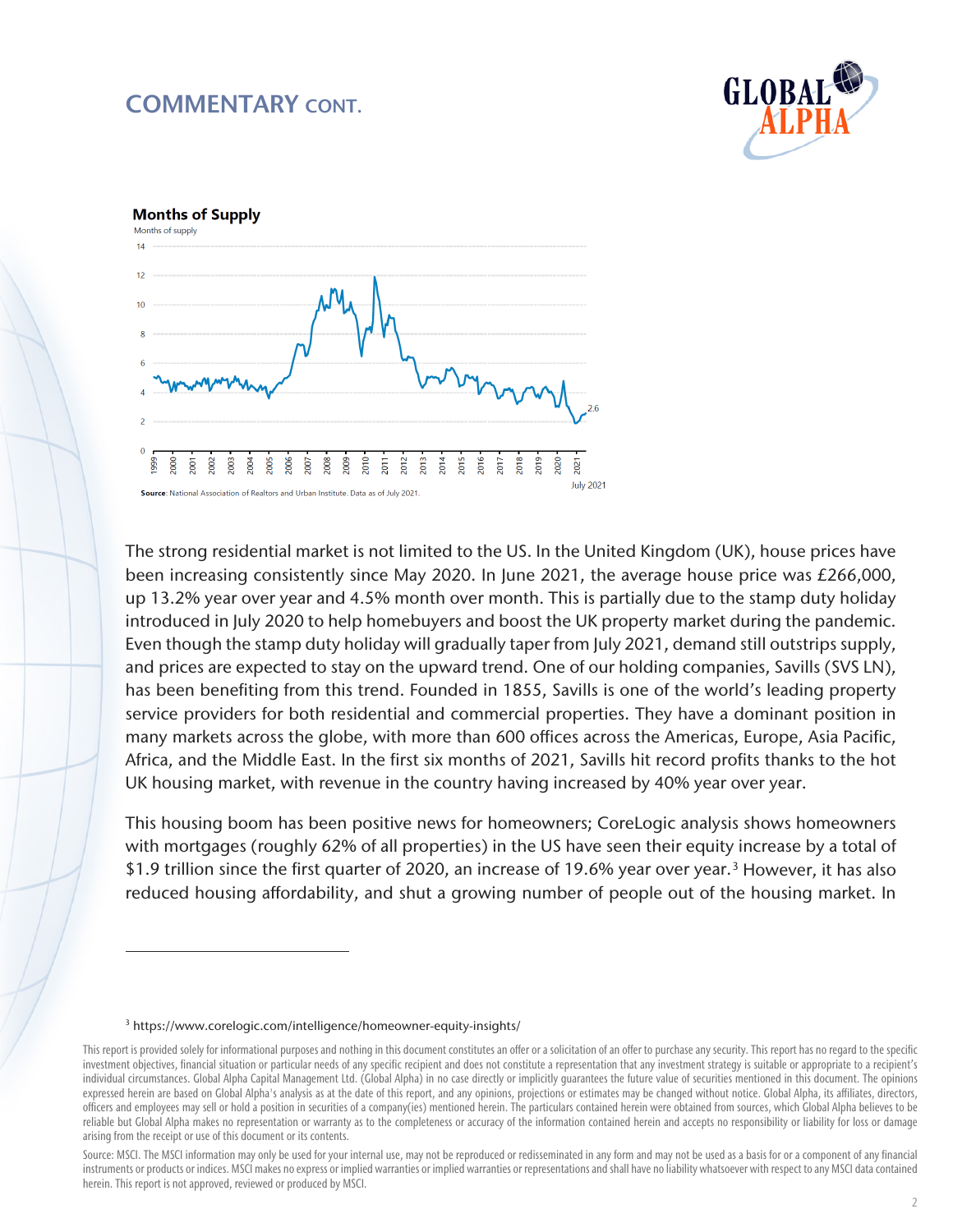

the US, homeownership has been falling after its previous peak of 69% in 200[4](#page-1-1).<sup>4</sup> In the second quarter of 2021, homeownership dropped to 65.4%, which is 2.5 percentage points lower than in Q2 2020. The rate varies significantly by race, with the biggest gap observed between non-Hispanic white households and Black households, homeownership rates for which were 74.2% and 44.6%, respectively. If the trend continues, the US homeownership rate will decline to 62% by 2040.<sup>5</sup>

Therefore, it is crucial to increase the supply of affordable homes to meet the needs of future homeowners and renters. Century Communities (CCS US), a top ten national homebuilder and a holding company in our portfolios, focuses on affordable homes. Entry-level buyers represent 80% of their total deliveries. A total of 43% of the homes are under the price of US \$250,000, and close to 90% of homes are under the price of US \$500,000. In the second quarter of 2021, the company's home sales revenue increased by 34% to a record \$1 billion, and net income increased by 207% to a record \$117.9 million. The company has increased their revenue guidance for 2021, and remains confident in its success in the second half of the year.

It's not just the home buyers, renters also faced a significant amount of financial stress. In the first quarter of 2021, 17% of all renter households in the US reported being behind on rent. This rate is 21% for Hispanic and 29% for Black renters.<sup>[6](#page-2-1)</sup> Several companies in our portfolio contribute to the rental market's affordability.

Boardwalk Real Estate Investment Trust (BEI-U CN) is one of Canada's largest multi-residential real estate owners and managers. Founded in 1984, the company owns 33,513 residential suits, concentrated in Alberta, Quebec, Saskatchewan, and Ontario. The REIT is committed to providing the best product quality and experience to their clients, at affordable prices. The average rent is approximately 20% of the average renter's household income. Thanks to its strong brand of service at affordable prices, Boardwalk has been gaining market share, and maintained an above-market-average occupancy rate.

SBB (SBBB SS) is a Swedish-focused, social infrastructure property company. Of its portfolio, 94% is in rented residential and social infrastructure, including education, senior care, healthcare, and government/municipal buildings. The government backs 88% of the rent. As of Q2 2021, the

 $\overline{a}$ 

<sup>4</sup> As defined by the US Census Bureau, the homeownership rate is the proportion of households that is owner-occupied.

<sup>5</sup> <https://www.urban.org/sites/default/files/publication/103501/the-future-of-headship-and-homeownership.pdf>

<sup>6</sup> https://www.jchs.harvard.edu/blog/five-major-findings-2021-state-nations-housing-report

<span id="page-2-2"></span><span id="page-2-1"></span><span id="page-2-0"></span>This report is provided solely for informational purposes and nothing in this document constitutes an offer or a solicitation of an offer to purchase any security. This report has no regard to the specific investment objectives, financial situation or particular needs of any specific recipient and does not constitute a representation that any investment strategy is suitable or appropriate to a recipient's individual circumstances. Global Alpha Capital Management Ltd. (Global Alpha) in no case directly or implicitly guarantees the future value of securities mentioned in this document. The opinions expressed herein are based on Global Alpha's analysis as at the date of this report, and any opinions, projections or estimates may be changed without notice. Global Alpha, its affiliates, directors, officers and employees may sell or hold a position in securities of a company(ies) mentioned herein. The particulars contained herein were obtained from sources, which Global Alpha believes to be reliable but Global Alpha makes no representation or warranty as to the completeness or accuracy of the information contained herein and accepts no responsibility or liability for loss or damage arising from the receipt or use of this document or its contents.

Source: MSCI. The MSCI information may only be used for your internal use, may not be reproduced or redisseminated in any form and may not be used as a basis for or a component of any financial instruments or products or indices. MSCI makes no express or implied warranties or implied warranties or representations and shall have no liability whatsoever with respect to any MSCI data contained herein. This report is not approved, reviewed or produced by MSCI.